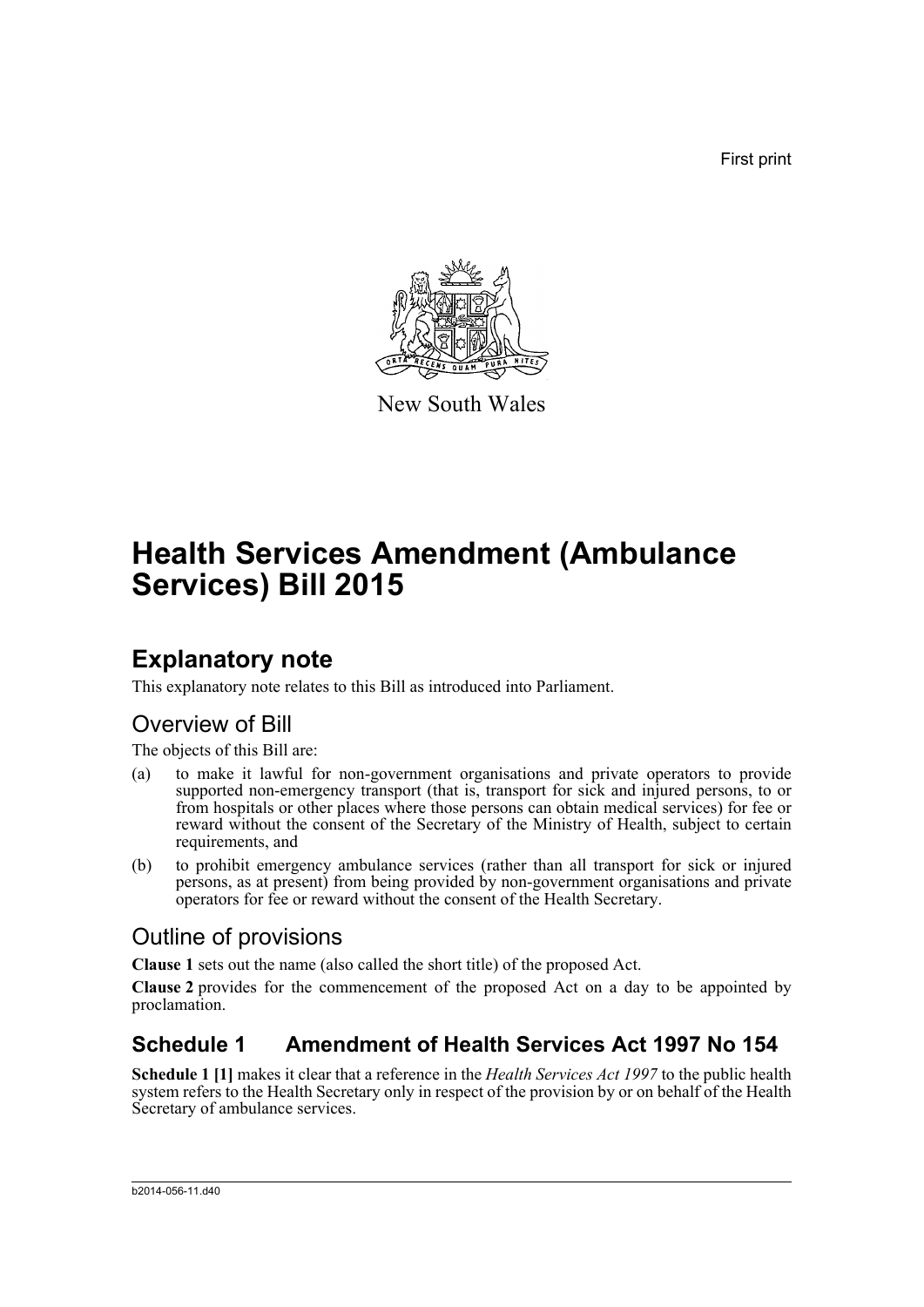**Schedule 1 [2]** prohibits persons from directly or indirectly providing or taking part in the provision of emergency ambulance services for fee or reward unless they have the consent of the Health Secretary and act in accordance with any conditions that the Health Secretary imposes on that consent. This replaces the current prohibition on providing any type of ambulance transport without consent. Accordingly, the amendment permits supported non-emergency transport to be provided without the need to obtain consent (but subject to certain new requirements in proposed sections 67FA and 67FB).

**Schedule 1 [3]** is a consequential amendment. It makes it an offence to collect money from the public for the provision of emergency ambulance services (at present the relevant provision prohibits the collection of money for any ambulance services).

**Schedule 1 [4]** inserts provisions that regulate supported non-emergency transport. Supported non-emergency transport is a service (other than an emergency ambulance service) that provides transport to sick and injured persons to or from hospitals or other places where those persons can obtain medical services, in certain circumstances.

Proposed section 67FA:

- (a) provides that a person must not provide supported non-emergency transport unless the person has taken reasonable steps to ensure that any vehicles or other methods of transportation used to provide the transport are equipped in a manner that ensures patient safety and that clinical care or monitoring provided as part of that service is provided in a manner that ensures patient safety, and
- (b) provides for the regulations to make provision for the standards to be complied with in the provision of supported non-emergency transport and makes it an offence to provide such transport for fee or reward in contravention of the prescribed standards.

Proposed section 67FB provides that a person must not engage another person to provide supported non-emergency transport unless the person takes all reasonable steps to ensure that any vehicles or other methods of transportation used to provide the transport are equipped in a manner that ensures patient safety, that the service provider is able to provide clinical care or monitoring in a manner that ensures patient safety and that complies with the prescribed standards and that the service provider has obtained any accreditation or authorisation necessary under the prescribed standards or other State or Commonwealth laws relating to the transportation of passengers by road, waterway or air.

Proposed section 67FC provides for the Health Secretary to make orders prohibiting persons from providing or taking part in the provision of supported non-emergency transport or orders placing conditions on the provision of such transport. Such an order can be made only if the Health Secretary is satisfied that the relevant transport has been provided in contravention of certain requirements and the order is necessary to protect the health or safety of members of the public. The proposed section makes it an offence to provide, or take part in the provision of, supported non-emergency transport in contravention of a prohibition order.

**Schedule 1 [5]** inserts definitions of terms used in the proposed provisions.

#### **Schedule 2 Amendment of Health Insurance Levies Act 1982 No 159**

**Schedule 2 [1]** inserts a definition of a term used in the proposed amendments.

**Schedule 2 [2]** makes it clear that a reference to a person who is otherwise exempt from the payment of fees for the provision of ambulance services refers only to a person exempt from fees for services provided by or on behalf of the Health Secretary.

**Schedule 2** [3]–[5] make it clear that an exemption from ambulance fees for contributors to certain health benefits funds or to the State Ambulance Insurance Plan refers only to services provided by or on behalf of the Health Secretary.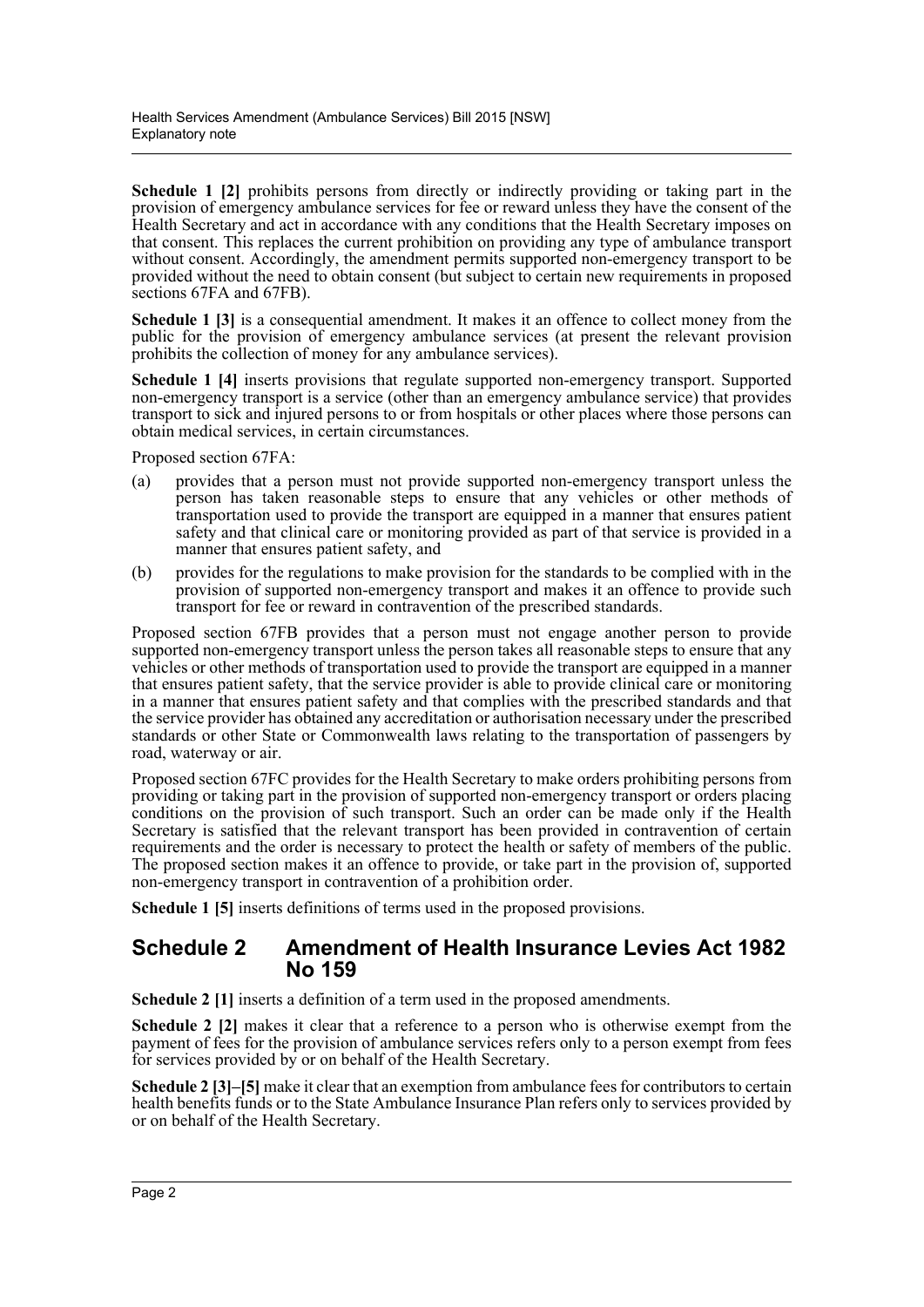First print



New South Wales

## **Health Services Amendment (Ambulance Services) Bill 2015**

## **Contents**

|            |                                                      | Page |
|------------|------------------------------------------------------|------|
|            | Name of Act                                          |      |
| 2          | Commencement                                         |      |
| Schedule 1 | Amendment of Health Services Act 1997 No 154         |      |
| Schedule 2 | Amendment of Health Insurance Levies Act 1982 No 159 |      |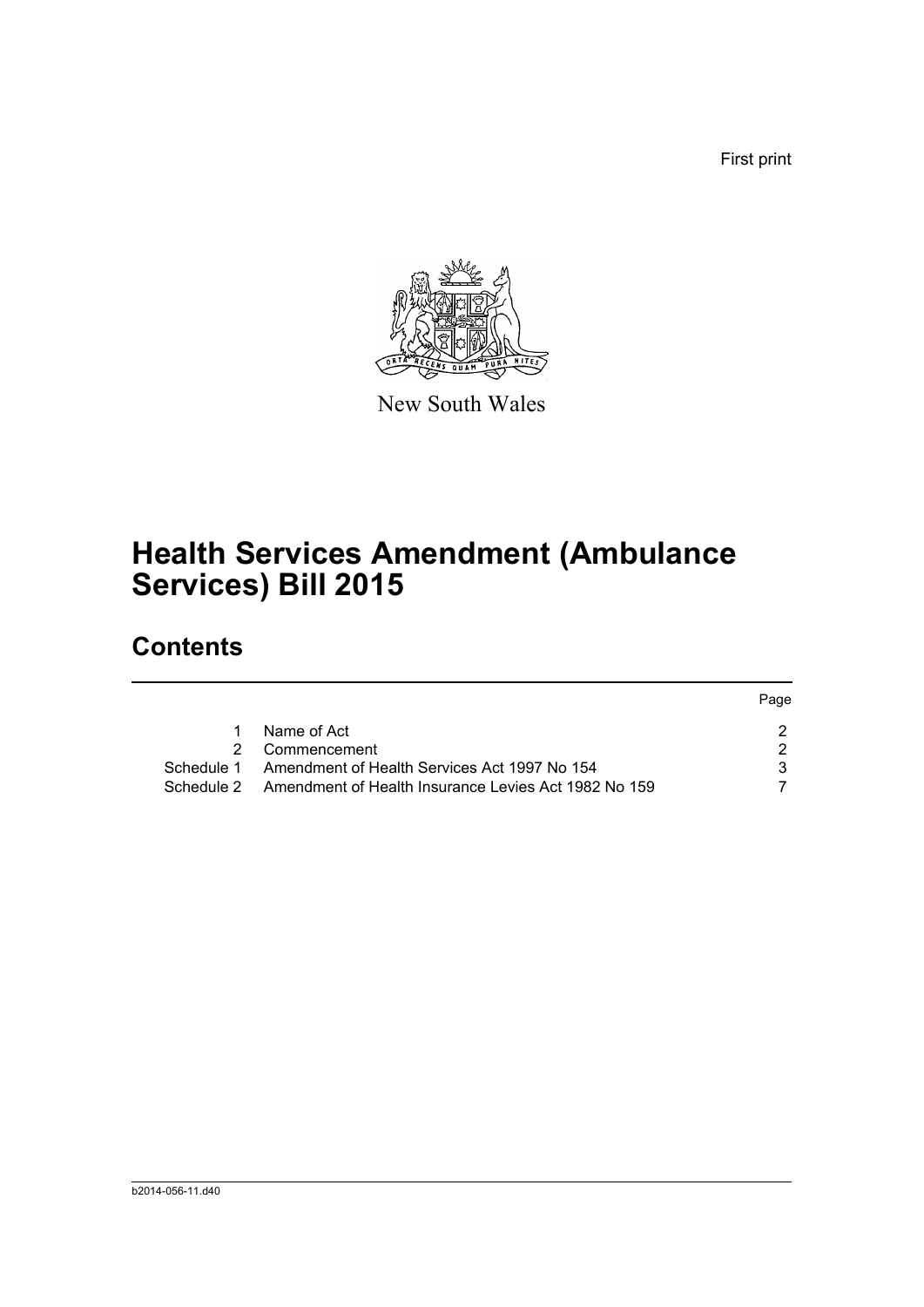

New South Wales

## **Health Services Amendment (Ambulance Services) Bill 2015**

No , 2015

#### **A Bill for**

An Act to amend the *Health Services Act 1997* to make further provision in relation to the provision of ambulance services, including supported non-emergency transport; and for related purposes.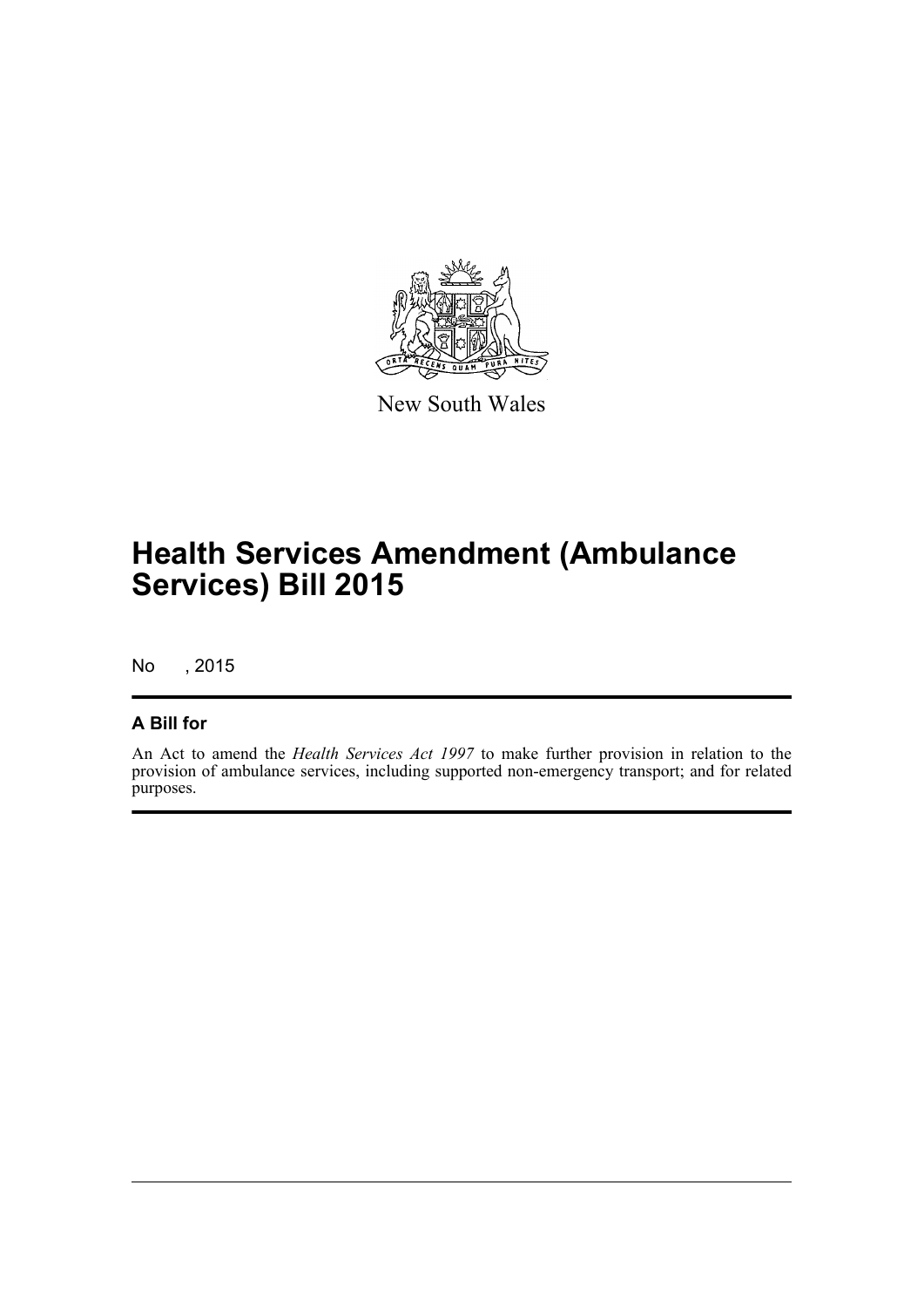<span id="page-4-1"></span><span id="page-4-0"></span>

| $\overline{2}$ |
|----------------|
| 3              |
| $\overline{4}$ |
| 5              |
|                |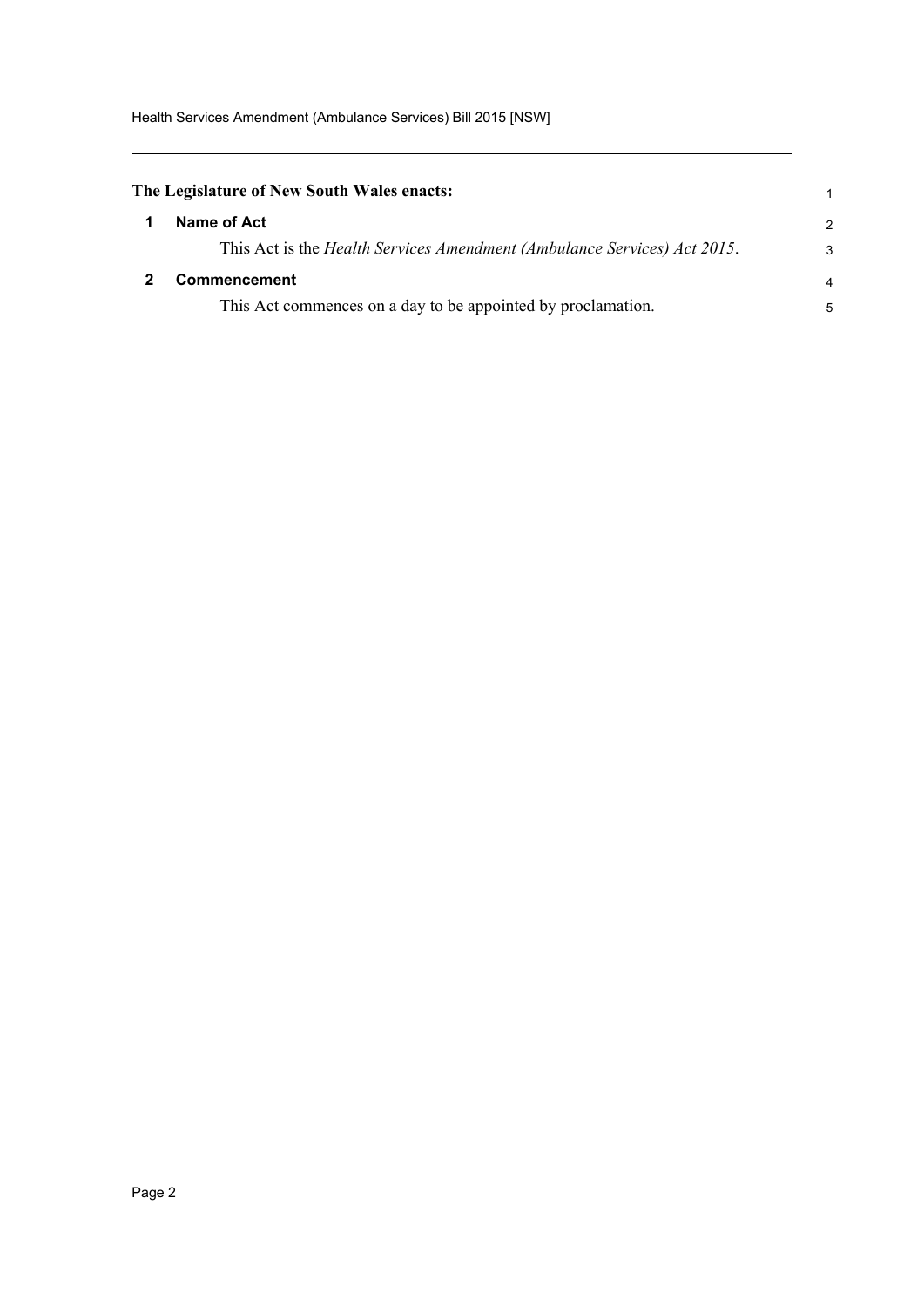<span id="page-5-0"></span>

|       | <b>Schedule 1</b>                                                                                                    |                                   |                                                                                                                                                                                                              | <b>Amendment of Health Services Act 1997 No 154</b>                                                                                                                                                                                                                                                                                                                   | $\mathbf{1}$             |  |
|-------|----------------------------------------------------------------------------------------------------------------------|-----------------------------------|--------------------------------------------------------------------------------------------------------------------------------------------------------------------------------------------------------------|-----------------------------------------------------------------------------------------------------------------------------------------------------------------------------------------------------------------------------------------------------------------------------------------------------------------------------------------------------------------------|--------------------------|--|
| [1]   | Section 6 What is the public health system?                                                                          |                                   |                                                                                                                                                                                                              |                                                                                                                                                                                                                                                                                                                                                                       |                          |  |
|       | Insert ", by or on behalf of the Health Secretary," after "provision" where firstly occurring<br>in section $6(d)$ . |                                   |                                                                                                                                                                                                              |                                                                                                                                                                                                                                                                                                                                                                       | 3<br>$\overline{4}$      |  |
| $[2]$ |                                                                                                                      | <b>Section 67E</b>                |                                                                                                                                                                                                              |                                                                                                                                                                                                                                                                                                                                                                       |                          |  |
|       |                                                                                                                      | Omit the section. Insert instead: |                                                                                                                                                                                                              |                                                                                                                                                                                                                                                                                                                                                                       |                          |  |
|       | 67E                                                                                                                  |                                   |                                                                                                                                                                                                              | Unauthorised provision of emergency ambulance services                                                                                                                                                                                                                                                                                                                | $\overline{7}$           |  |
|       |                                                                                                                      | (1)                               |                                                                                                                                                                                                              | A person must not directly or indirectly provide or take part in the provision<br>of emergency ambulance services for fee or reward unless the person has the<br>consent of the Health Secretary and acts in accordance with such conditions (if<br>any) as the Health Secretary may from time to time impose on that consent.<br>Maximum penalty: 200 penalty units. | 8<br>9<br>10<br>11<br>12 |  |
|       |                                                                                                                      | (2)                               |                                                                                                                                                                                                              | The Health Secretary may revoke any consent given, or revoke or vary any<br>condition imposed, under this section.                                                                                                                                                                                                                                                    | 13<br>14                 |  |
|       |                                                                                                                      | (3)                               |                                                                                                                                                                                                              | This section does not apply to any person (or class of persons) prescribed by<br>the regulations.                                                                                                                                                                                                                                                                     | 15<br>16                 |  |
| $[3]$ |                                                                                                                      |                                   |                                                                                                                                                                                                              | <b>Section 67F Unauthorised collections</b>                                                                                                                                                                                                                                                                                                                           | 17                       |  |
|       |                                                                                                                      |                                   |                                                                                                                                                                                                              | Insert "emergency" before "ambulance services" in section 67F (1).                                                                                                                                                                                                                                                                                                    | 18                       |  |
| [4]   |                                                                                                                      | Sections 67FA-67FC                |                                                                                                                                                                                                              |                                                                                                                                                                                                                                                                                                                                                                       |                          |  |
|       | Insert after section 67F:                                                                                            |                                   |                                                                                                                                                                                                              |                                                                                                                                                                                                                                                                                                                                                                       |                          |  |
|       | 67FA                                                                                                                 |                                   |                                                                                                                                                                                                              | Regulation of supported non-emergency transport                                                                                                                                                                                                                                                                                                                       | 21                       |  |
|       | (1)                                                                                                                  |                                   | A person must not directly or indirectly provide or take part in the provision<br>of supported non-emergency transport for fee or reward unless the person has<br>taken all reasonable steps to ensure that: | 22<br>23<br>24                                                                                                                                                                                                                                                                                                                                                        |                          |  |
|       |                                                                                                                      |                                   | (a)                                                                                                                                                                                                          | any vehicles or other methods of transportation used to provide the<br>supported non-emergency transport are equipped in a manner that<br>ensures patient safety, and                                                                                                                                                                                                 | 25<br>26<br>27           |  |
|       |                                                                                                                      |                                   | (b)                                                                                                                                                                                                          | clinical care or monitoring provided as part of that transport is provided<br>in a manner that ensures patient safety.                                                                                                                                                                                                                                                | 28<br>29                 |  |
|       |                                                                                                                      |                                   |                                                                                                                                                                                                              | Maximum penalty: 50 penalty units.                                                                                                                                                                                                                                                                                                                                    | 30                       |  |
|       |                                                                                                                      | (2)                               |                                                                                                                                                                                                              | The regulations may make provision for the standards to be complied with in<br>the provision of supported non-emergency transport (the <i>prescribed</i><br>standards).                                                                                                                                                                                               | 31<br>32<br>33           |  |
|       |                                                                                                                      | (3)                               |                                                                                                                                                                                                              | Without limiting the matters for which the prescribed standards may provide,<br>those standards may make provision for or with respect to the following:                                                                                                                                                                                                              | 34<br>35                 |  |
|       |                                                                                                                      |                                   | (a)                                                                                                                                                                                                          | the circumstances in which a patient will be required to be transferred<br>to an emergency ambulance service,                                                                                                                                                                                                                                                         | 36<br>37                 |  |
|       |                                                                                                                      |                                   | (b)                                                                                                                                                                                                          | the accreditation or authorisation of vehicles or the drivers of vehicles,                                                                                                                                                                                                                                                                                            | 38                       |  |
|       |                                                                                                                      |                                   | (c)<br>(d)                                                                                                                                                                                                   | staffing levels,<br>the training and qualifications of staff,                                                                                                                                                                                                                                                                                                         | 39                       |  |
|       |                                                                                                                      |                                   | (e)                                                                                                                                                                                                          | the maintenance and safety of vehicles,                                                                                                                                                                                                                                                                                                                               | 40<br>41                 |  |
|       |                                                                                                                      |                                   |                                                                                                                                                                                                              |                                                                                                                                                                                                                                                                                                                                                                       |                          |  |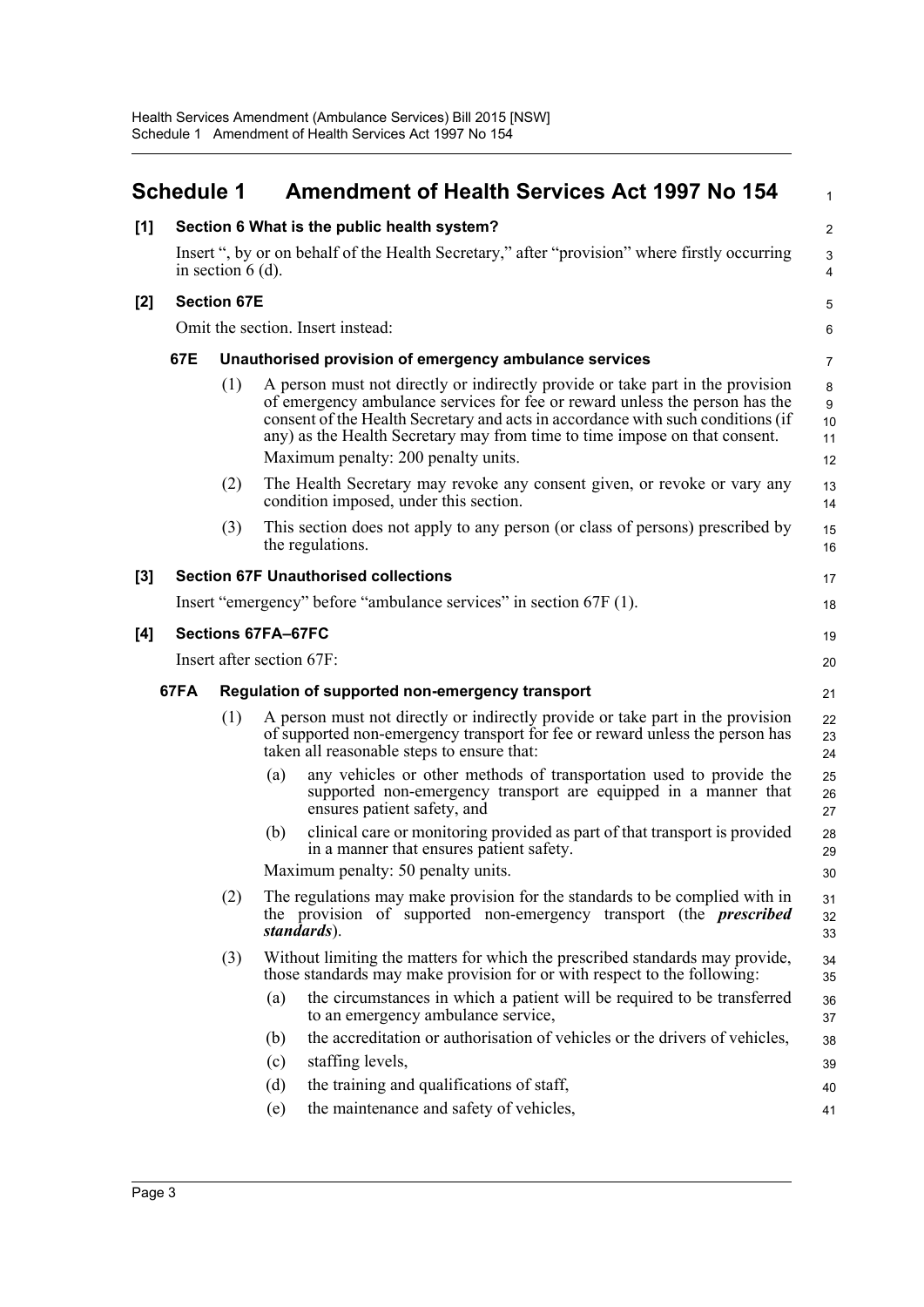|      |     | (f) | the equipment that must be available for use in vehicles and the<br>maintenance of that equipment,                                                                                                                                                                                    | $\mathbf{1}$<br>2    |
|------|-----|-----|---------------------------------------------------------------------------------------------------------------------------------------------------------------------------------------------------------------------------------------------------------------------------------------|----------------------|
|      |     | (g) | restrictions or prohibitions on the livery and lights used on vehicles.                                                                                                                                                                                                               | 3                    |
|      | (4) |     | A person must not directly or indirectly provide or take part in the provision<br>of supported non-emergency transport for fee or reward in contravention of the<br>prescribed standards.<br>Maximum penalty: 50 penalty units.                                                       | 4<br>5<br>6          |
|      |     |     |                                                                                                                                                                                                                                                                                       | 7                    |
|      | (5) |     | This section does not apply to the following:                                                                                                                                                                                                                                         | 8                    |
|      |     | (a) | the provision of supported non-emergency transport in vehicles that are<br>ordinarily used to provide emergency ambulance services,                                                                                                                                                   | 9<br>10              |
|      |     | (b) | the provision of a taxi service (within the meaning of the <i>Passenger</i><br><i>Transport Act 2014</i> ) if:                                                                                                                                                                        | 11<br>12             |
|      |     |     | the operator of the service is accredited as the operator under that<br>(i)<br>Act, and                                                                                                                                                                                               | 13<br>14             |
|      |     |     | clinical care or monitoring is not offered or provided in<br>(ii)<br>connection with the service,                                                                                                                                                                                     | 15<br>16             |
|      |     | (c) | the provision of a community transport service (within the meaning of<br>the <i>Passenger Transport Act 2014</i> ) if:                                                                                                                                                                | 17<br>18             |
|      |     |     | the operator of the service is accredited as the operator under that<br>(i)<br>Act, and                                                                                                                                                                                               | 19<br>20             |
|      |     |     | clinical care or monitoring is not offered or provided in<br>(i)<br>connection with the service,                                                                                                                                                                                      | 21<br>22             |
|      |     | (d) | the provision of services by the Home and Community Care service<br>operated by the Commonwealth (or any program operated by the<br>Commonwealth or the State that replaces it),                                                                                                      | 23<br>24<br>25       |
|      |     | (e) | any other circumstances prescribed by the regulations.                                                                                                                                                                                                                                | 26                   |
|      |     |     | Note. The operator of supported non-emergency transport is also subject to<br>requirements relating to the transportation of passengers by road, waterway or air<br>(including obligations under State laws about passenger transport or Commonwealth<br>laws about air navigation).  | 27<br>28<br>29<br>30 |
| 67FB |     |     | Engagement of persons to provide supported non-emergency transport                                                                                                                                                                                                                    | 31                   |
|      | (1) |     | A person must not, by contract or other arrangement, engage another person<br>(a service provider) to provide supported non-emergency transport in<br>connection with any business or undertaking unless the person takes all<br>reasonable steps to ensure that:                     | 32<br>33<br>34<br>35 |
|      |     | (a) | any vehicles or other methods of transportation used by the service<br>provider to provide the supported non-emergency transport are<br>equipped in a manner that ensures patient safety, and                                                                                         | 36<br>37<br>38       |
|      |     | (b) | the service provider is able to provide clinical care or monitoring in a<br>manner that ensures patient safety and that complies with the prescribed<br>standards under section 67FA, and                                                                                             | 39<br>40<br>41       |
|      |     | (c) | the service provider has obtained any accreditation or authorisation<br>necessary to provide the transport under the prescribed standards under<br>section 67FA or any law of the State or the Commonwealth that relates<br>to transportation of passengers by road, waterway or air. | 42<br>43<br>44<br>45 |
|      |     |     | Maximum penalty: 50 penalty units.                                                                                                                                                                                                                                                    | 46                   |
|      |     |     |                                                                                                                                                                                                                                                                                       |                      |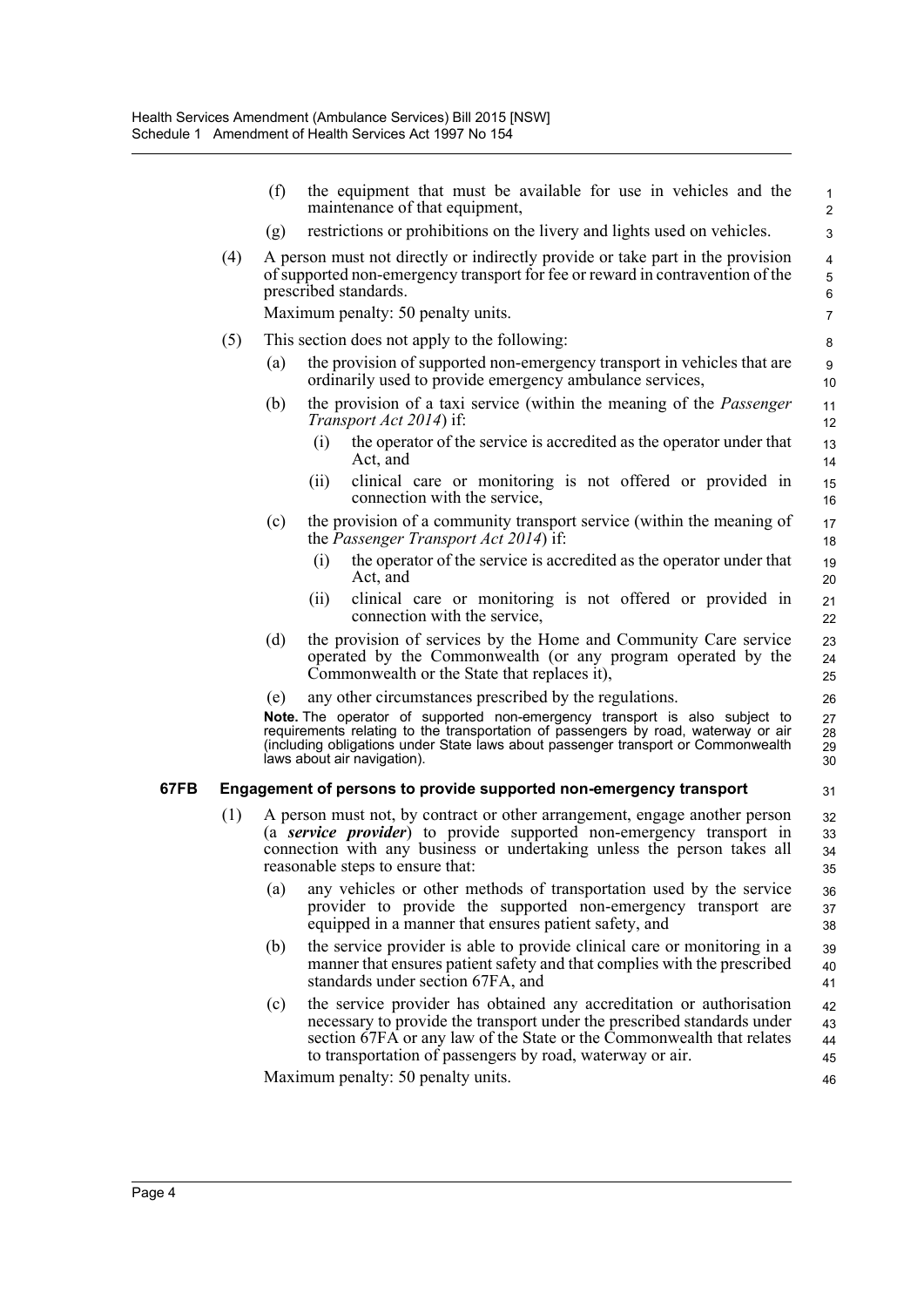|      | (2) |       | This section does not apply:                                                                                                                                                                                                         | $\mathbf{1}$                   |
|------|-----|-------|--------------------------------------------------------------------------------------------------------------------------------------------------------------------------------------------------------------------------------------|--------------------------------|
|      |     | (a)   | to any contract or other arrangement entered into by or on behalf of a<br>public health organisation, the Health Secretary or a specialty network<br>governed health corporation, or                                                 | $\mathbf{2}$<br>3<br>4         |
|      |     | (b)   | to any contract or other arrangement entered into by or on behalf of a<br>private health facility that is licensed under the Private Health Facilities<br>Act 2007, or                                                               | 5<br>$\,6\,$<br>$\overline{7}$ |
|      |     | (c)   | to any contract or other arrangement entered into by a person as the<br>person to be transported, or                                                                                                                                 | 8<br>9                         |
|      |     | (d)   | in any other circumstances prescribed by the regulations.                                                                                                                                                                            | 10                             |
| 67FC |     |       | Prohibition orders for supported non-emergency transport                                                                                                                                                                             | 11                             |
|      | (1) |       | The Health Secretary may, by order in writing served on a person:                                                                                                                                                                    | 12                             |
|      |     | (a)   | prohibit the person from providing or taking part in the provision of<br>supported non-emergency transport, or                                                                                                                       | 13<br>14                       |
|      |     | (b)   | place such conditions as the Health Secretary considers appropriate on<br>the person providing or taking part in the provision of supported<br>non-emergency transport.                                                              | 15<br>16<br>17                 |
|      | (2) | that: | The Health Secretary may make an order under this section only if satisfied                                                                                                                                                          | 18<br>19                       |
|      |     | (a)   | the person has provided or taken part in the provision of supported<br>non-emergency transport, and                                                                                                                                  | 20<br>21                       |
|      |     | (b)   | the transport has been provided in contravention of a relevant<br>requirement, and                                                                                                                                                   | 22<br>23                       |
|      |     | (c)   | the order is necessary to protect the health or safety of members of the<br>public.                                                                                                                                                  | 24<br>25                       |
|      | (3) |       | For the purposes of subsection $(2)$ , a <i>relevant requirement</i> means:                                                                                                                                                          | 26                             |
|      |     | (a)   | a requirement imposed by or under section 67FA (Regulation of<br>supported non-emergency transport), or                                                                                                                              | 27<br>28                       |
|      |     | (b)   | any requirement imposed by or under any law of this State, another<br>State, a Territory or the Commonwealth that relates to the transportation<br>of passengers by road, waterway or air, or                                        | 29<br>30<br>31                 |
|      |     | (c)   | any other requirement specified in the regulations.                                                                                                                                                                                  | 32                             |
|      | (4) |       | The Health Secretary must, before making or varying an order against a person<br>under this section, give the person a show cause notice and consider any<br>response by the person within the period specified in the notice.       | 33<br>34<br>35                 |
|      | (5) |       | A show cause notice must:                                                                                                                                                                                                            | 36                             |
|      |     | (a)   | specify the grounds on which the order is proposed to be made or varied<br>and specify the proposed terms of the order, and                                                                                                          | 37<br>38                       |
|      |     | (b)   | invite the person to give reasons to the Health Secretary, within the<br>period specified in the notice (being a period of not less than 14 days<br>after the notice is given), as to why the order should not be made or<br>varied. | 39<br>40<br>41<br>42           |
|      | (6) |       | A person must not directly or indirectly provide or take part in the provision<br>of supported non-emergency transport in contravention of an order made by<br>the Health Secretary under this section.                              | 43<br>44<br>45                 |
|      |     |       | Maximum penalty: 200 penalty units.                                                                                                                                                                                                  | 46                             |
|      |     |       |                                                                                                                                                                                                                                      |                                |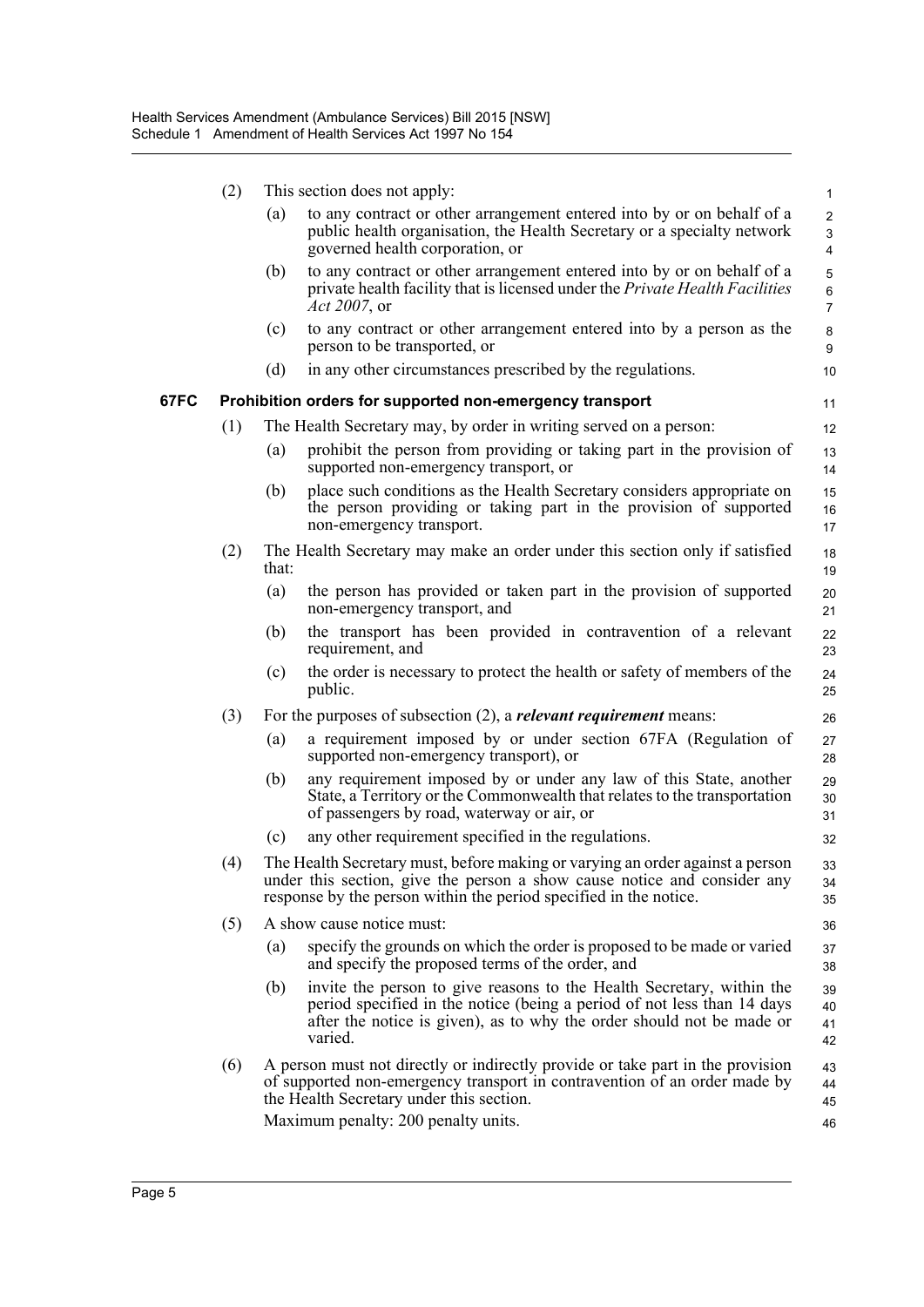(7) In this section, a reference to providing or taking part in the provision of supported non-emergency transport includes a reference to being a director of, or otherwise concerned in the management of, a corporation that provides supported non-emergency transport.

24

#### **[5] Dictionary**

Insert in alphabetical order in Part 1:

*clinical care or monitoring* means clinical care or monitoring provided for the purpose of assessing or protecting the health of a sick or injured person.

*emergency ambulance services* means ambulance services that provide transport to sick and injured persons to or from hospitals:

- (a) in response to requests for medical assistance for persons who may have injuries or illnesses that require immediate medical attention in order to save or maintain life or to alleviate suffering, and
- (b) using staff who provide attention for the purpose of saving or maintaining life, or alleviating suffering, during transportation.

*supported non-emergency transport* means a service (other than an emergency ambulance service) that provides transport to sick and injured persons to or from hospitals or other places where those persons can obtain medical services: 16 17 18 19

- (a) using a vehicle or other method of transportation that has been designed or adapted to carry a stretcher, or 20 21
- (b) using staff who provide clinical care or monitoring during transportation, or 22 23
- (c) in circumstances prescribed by the regulations.